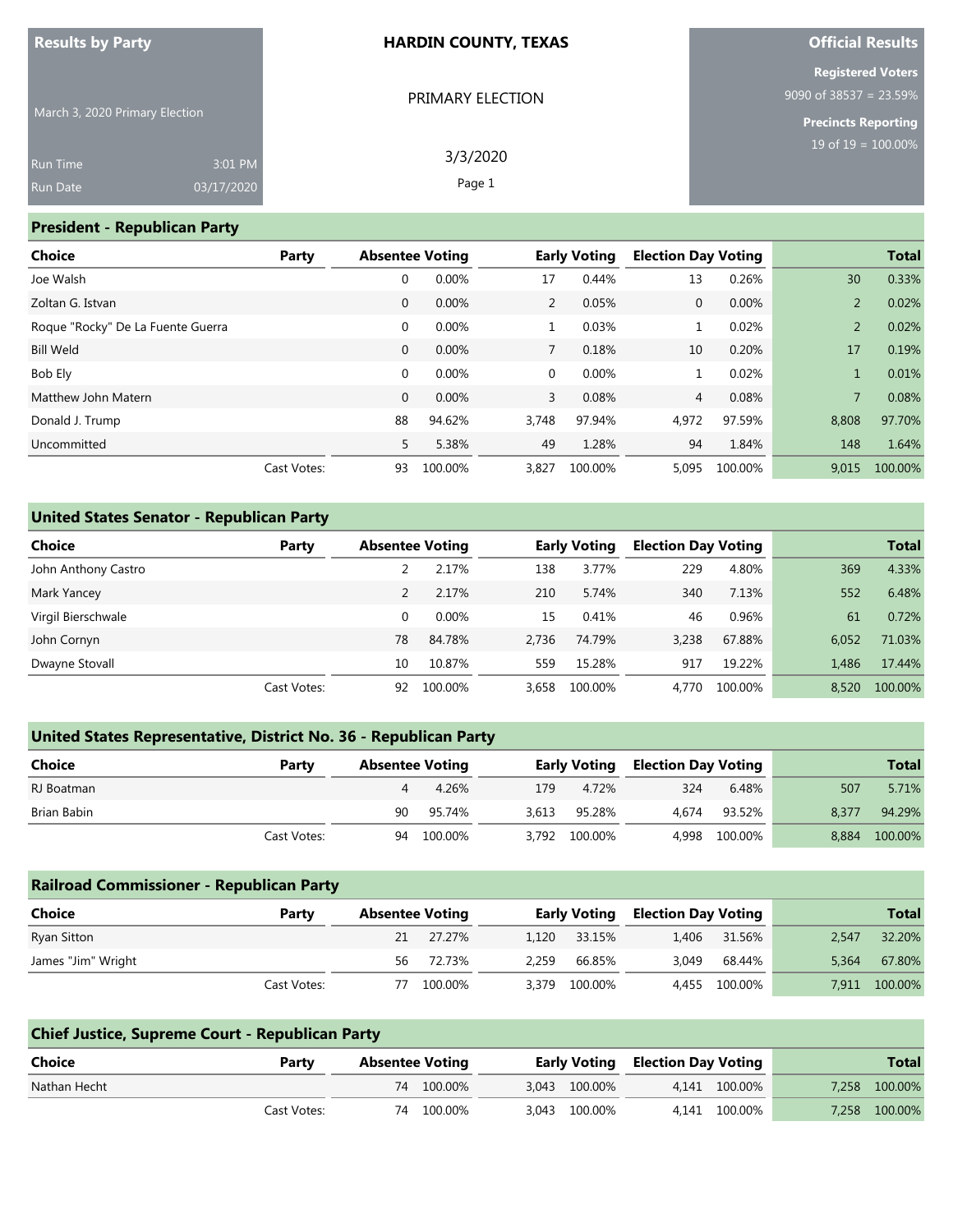| <b>Results by Party</b>            |                       |       | <b>HARDIN COUNTY, TEXAS</b>                                         |                     | <b>Official Results</b>    |                                                                                     |
|------------------------------------|-----------------------|-------|---------------------------------------------------------------------|---------------------|----------------------------|-------------------------------------------------------------------------------------|
| March 3, 2020 Primary Election     |                       |       | PRIMARY ELECTION                                                    |                     |                            | <b>Registered Voters</b><br>9090 of $38537 = 23.59\%$<br><b>Precincts Reporting</b> |
| <b>Run Time</b><br><b>Run Date</b> | 3:01 PM<br>03/17/2020 |       | 3/3/2020<br>Page 2                                                  |                     | $19$ of $19 = 100.00\%$    |                                                                                     |
|                                    |                       |       | Justice, Supreme Court, Place 6 - Unexpired Term - Republican Party |                     |                            |                                                                                     |
| <b>Choice</b>                      |                       | Party | <b>Absentee Voting</b>                                              | <b>Early Voting</b> | <b>Election Day Voting</b> | <b>Total</b>                                                                        |
| Jane Bland                         |                       |       | 100.00%<br>73                                                       | 100.00%<br>3,031    | 100.00%<br>4,125           | 7,229<br>100.00%                                                                    |

| Choice                                             | Party       | <b>Absentee Voting</b> |               | <b>Early Voting Election Day Voting</b> |               |       | <b>Total</b> |
|----------------------------------------------------|-------------|------------------------|---------------|-----------------------------------------|---------------|-------|--------------|
| Justice, Supreme Court, Place 7 - Republican Party |             |                        |               |                                         |               |       |              |
|                                                    |             |                        |               |                                         |               |       |              |
|                                                    | Cast Votes: | 100.00%<br>73          | 3.031 100.00% |                                         | 4.125 100.00% | 7.229 | 100.00%      |

| - פווטוני | . u. cv     | <b>ANSCHLUD VOLUIG</b> |         |               | Early voting Liection Day voting |                 |           | .       |
|-----------|-------------|------------------------|---------|---------------|----------------------------------|-----------------|-----------|---------|
| Jeff Boyd |             | 74                     | 100.00% | 3,019 100.00% | 4.109                            | $\sim 100.00\%$ | $7.202 -$ | 100.00% |
|           | Cast Votes: | 74                     | 100.00% | 3,019 100.00% | 4.109                            | 100.00%         | 7.202     | 100.00% |

| Justice, Supreme Court, Place 8 - Republican Party |             |                        |            |                     |  |                            |       |              |
|----------------------------------------------------|-------------|------------------------|------------|---------------------|--|----------------------------|-------|--------------|
| Choice                                             | Party       | <b>Absentee Voting</b> |            | <b>Early Voting</b> |  | <b>Election Day Voting</b> |       | <b>Total</b> |
| Brett Busby                                        |             |                        | 74 100.00% | 3.013 100.00%       |  | 4.090 100.00%              | 7.177 | 100.00%      |
|                                                    | Cast Votes: |                        | 74 100.00% | 3.013 100.00%       |  | 4.090 100.00%              | 7.177 | 100.00%      |

# **Judge, Court of Criminal Appeals, Place 3 - Republican Party**

| Choice          | Party       | <b>Absentee Voting</b> |            |       |               | <b>Early Voting Election Day Voting</b> |               |       | <b>Total</b> |
|-----------------|-------------|------------------------|------------|-------|---------------|-----------------------------------------|---------------|-------|--------------|
| Bert Richardson |             | 52                     | 64.20%     | 1.999 | 60.52%        | 2.545                                   | 58.26%        | 4.596 | 59.29%       |
| Gina Parker     |             | 29                     | 35.80%     | 1.304 | 39.48%        | 1,823                                   | 41.74%        | 3.156 | 40.71%       |
|                 | Cast Votes: |                        | 81 100.00% |       | 3.303 100.00% |                                         | 4.368 100.00% | 7.752 | 100.00%      |

| <b>Judge, Court of Criminal Appeals, Place 4 - Republican Party</b> |             |                        |            |  |               |                                         |               |  |               |  |  |
|---------------------------------------------------------------------|-------------|------------------------|------------|--|---------------|-----------------------------------------|---------------|--|---------------|--|--|
| Choice                                                              | Party       | <b>Absentee Voting</b> |            |  |               | <b>Early Voting Election Day Voting</b> |               |  | <b>Total</b>  |  |  |
| Kevin Patrick Yeary                                                 |             |                        | 74 100.00% |  | 2,985 100.00% |                                         | 4.047 100.00% |  | 7,106 100.00% |  |  |
|                                                                     | Cast Votes: |                        | 74 100.00% |  | 2,985 100.00% |                                         | 4.047 100.00% |  | 7,106 100.00% |  |  |

| <b>Judge, Court of Criminal Appeals, Place 9 - Republican Party</b> |             |                        |            |  |               |                            |               |       |              |
|---------------------------------------------------------------------|-------------|------------------------|------------|--|---------------|----------------------------|---------------|-------|--------------|
| Choice                                                              | Party       | <b>Absentee Voting</b> |            |  | Early Voting  | <b>Election Day Voting</b> |               |       | <b>Total</b> |
| David Newell                                                        |             |                        | 75 100.00% |  | 2.972 100.00% |                            | 4.037 100.00% | 7.084 | 100.00%      |
|                                                                     | Cast Votes: |                        | 75 100.00% |  | 2.972 100.00% | 4.037                      | 100.00%       | 7.084 | 100.00%      |

| <b>State Representative, District 19 - Republican Party</b> |             |                        |            |  |                                         |  |               |       |              |  |
|-------------------------------------------------------------|-------------|------------------------|------------|--|-----------------------------------------|--|---------------|-------|--------------|--|
| Choice                                                      | Party       | <b>Absentee Voting</b> |            |  | <b>Early Voting Election Day Voting</b> |  |               |       | <b>Total</b> |  |
| James White                                                 |             |                        | 83 100.00% |  | 3.266 100.00%                           |  | 4.390 100.00% | 7.739 | 100.00%      |  |
|                                                             | Cast Votes: |                        | 83 100.00% |  | 3.266 100.00%                           |  | 4.390 100.00% | 7.739 | 100.00%      |  |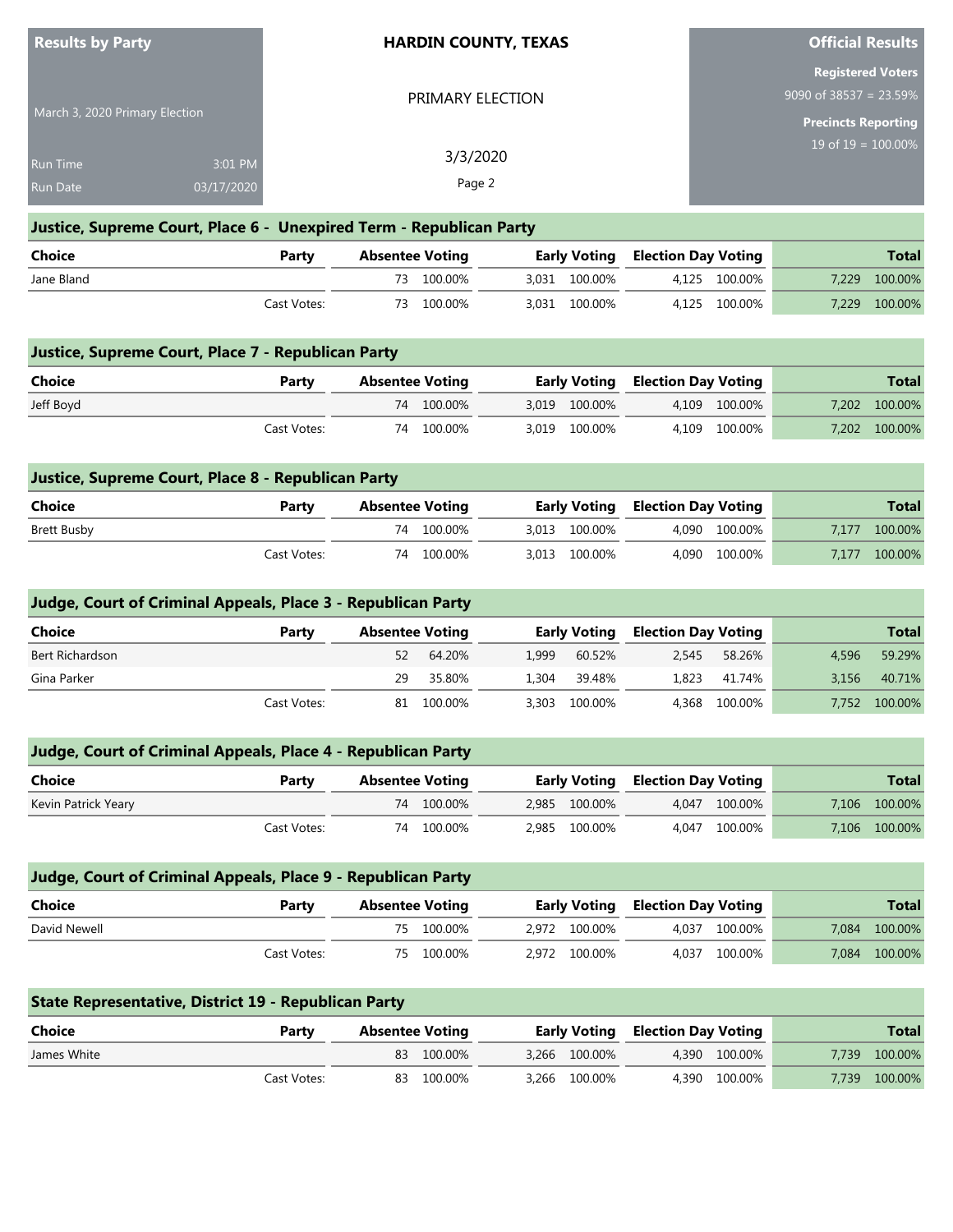#### **Chief Justice, 9th Court of Appeals District - Republican Party**

| <b>Choice</b>           | Party       | <b>Absentee Voting</b> |         |       | <b>Early Voting</b> | <b>Election Day Voting</b> |         |       | <b>Total</b> |
|-------------------------|-------------|------------------------|---------|-------|---------------------|----------------------------|---------|-------|--------------|
| Jay Wright              |             | 23                     | 30.26%  | 881   | 28.36%              | 1.237                      | 30.30%  | 2.141 | 29.47%       |
| Jarrod Lee Walker       |             | 8                      | 10.53%  | 512   | 16.48%              | 717                        | 17.56%  | 1.237 | 17.03%       |
| Colleen Cordts Rice     |             | 15                     | 19.74%  | 598   | 19.25%              | 794                        | 19.45%  | 1.407 | 19.37%       |
| Scott Golemon           |             | 15                     | 19.74%  | 350   | 11.27%              | 400                        | 9.80%   | 765   | 10.53%       |
| Chuck "Charles B" Meyer |             | 15                     | 19.74%  | 765   | 24.63%              | 934                        | 22.88%  | 1.714 | 23.60%       |
|                         | Cast Votes: | 76.                    | 100.00% | 3.106 | 100.00%             | 4.082                      | 100.00% | 7.264 | 100.00%      |

| District Judge, 88th Judicial District - Republican Party |             |                        |            |  |                                         |  |               |       |              |  |
|-----------------------------------------------------------|-------------|------------------------|------------|--|-----------------------------------------|--|---------------|-------|--------------|--|
| Choice                                                    | Party       | <b>Absentee Voting</b> |            |  | <b>Early Voting Election Day Voting</b> |  |               |       | <b>Total</b> |  |
| Earl Stover III                                           |             |                        | 78 100.00% |  | 3.145 100.00%                           |  | 4.236 100.00% | 7.459 | 100.00%      |  |
|                                                           | Cast Votes: |                        | 78 100.00% |  | 3.145 100.00%                           |  | 4.236 100.00% | 7.459 | 100.00%      |  |

#### **District Judge, 356th Judicial District - Republican Party**

| Choice       | Party       | <b>Absentee Voting</b> |            | <b>Early Voting Election Day Voting</b> |               |               |       | <b>Total</b>  |
|--------------|-------------|------------------------|------------|-----------------------------------------|---------------|---------------|-------|---------------|
| Steve Thomas |             |                        | 80 100.00% |                                         | 3.147 100.00% | 4.200 100.00% | 7.427 | 100.00%       |
|              | Cast Votes: |                        | 80 100.00% |                                         | 3.147 100.00% | 4.200 100.00% |       | 7,427 100.00% |

| District Attorney, 88th Judicial District - Republican Party |             |                        |            |  |               |  |                            |  |               |  |
|--------------------------------------------------------------|-------------|------------------------|------------|--|---------------|--|----------------------------|--|---------------|--|
| Choice                                                       | Party       | <b>Absentee Voting</b> |            |  | Early Voting  |  | <b>Election Day Voting</b> |  | <b>Total</b>  |  |
| Rebecca R. Walton                                            |             |                        | 76 100.00% |  | 3.122 100.00% |  | 4,123 100.00%              |  | 7,321 100.00% |  |
|                                                              | Cast Votes: |                        | 76 100.00% |  | 3.122 100.00% |  | 4.123 100.00%              |  | 7,321 100.00% |  |

| <b>County Attorney - Republican Party</b> |             |                        |            |  |               |                                         |               |       |              |
|-------------------------------------------|-------------|------------------------|------------|--|---------------|-----------------------------------------|---------------|-------|--------------|
| Choice                                    | Party       | <b>Absentee Voting</b> |            |  |               | <b>Early Voting Election Day Voting</b> |               |       | <b>Total</b> |
| Matthew Minick                            |             |                        | 74 100.00% |  | 3.041 100.00% |                                         | 4.068 100.00% | 7.183 | 100.00%      |
|                                           | Cast Votes: |                        | 74 100.00% |  | 3,041 100.00% |                                         | 4,068 100.00% | 7.183 | 100.00%      |

| <b>Sheriff - Republican Party</b> |             |                        |            |               |                                         |               |       |              |
|-----------------------------------|-------------|------------------------|------------|---------------|-----------------------------------------|---------------|-------|--------------|
| <b>Choice</b>                     | Party       | <b>Absentee Voting</b> |            |               | <b>Early Voting Election Day Voting</b> |               |       | <b>Total</b> |
| Mark L. Davis                     |             |                        | 78 100.00% | 3.225 100.00% |                                         | 4.224 100.00% | 7.527 | 100.00%      |
|                                   | Cast Votes: |                        | 78 100.00% | 3.225 100.00% |                                         | 4.224 100.00% | 7.527 | 100.00%      |

| <b>County Tax Assessor-Collector - Republican Party</b> |             |                        |            |  |               |                                         |               |       |              |  |  |
|---------------------------------------------------------|-------------|------------------------|------------|--|---------------|-----------------------------------------|---------------|-------|--------------|--|--|
| Choice                                                  | Party       | <b>Absentee Voting</b> |            |  |               | <b>Early Voting Election Day Voting</b> |               |       | <b>Total</b> |  |  |
| Shirley McIntyre Cook                                   |             |                        | 84 100.00% |  | 3.232 100.00% |                                         | 4.283 100.00% | 7.599 | 100.00%      |  |  |
|                                                         | Cast Votes: |                        | 84 100.00% |  | 3,232 100.00% |                                         | 4.283 100.00% | 7.599 | 100.00%      |  |  |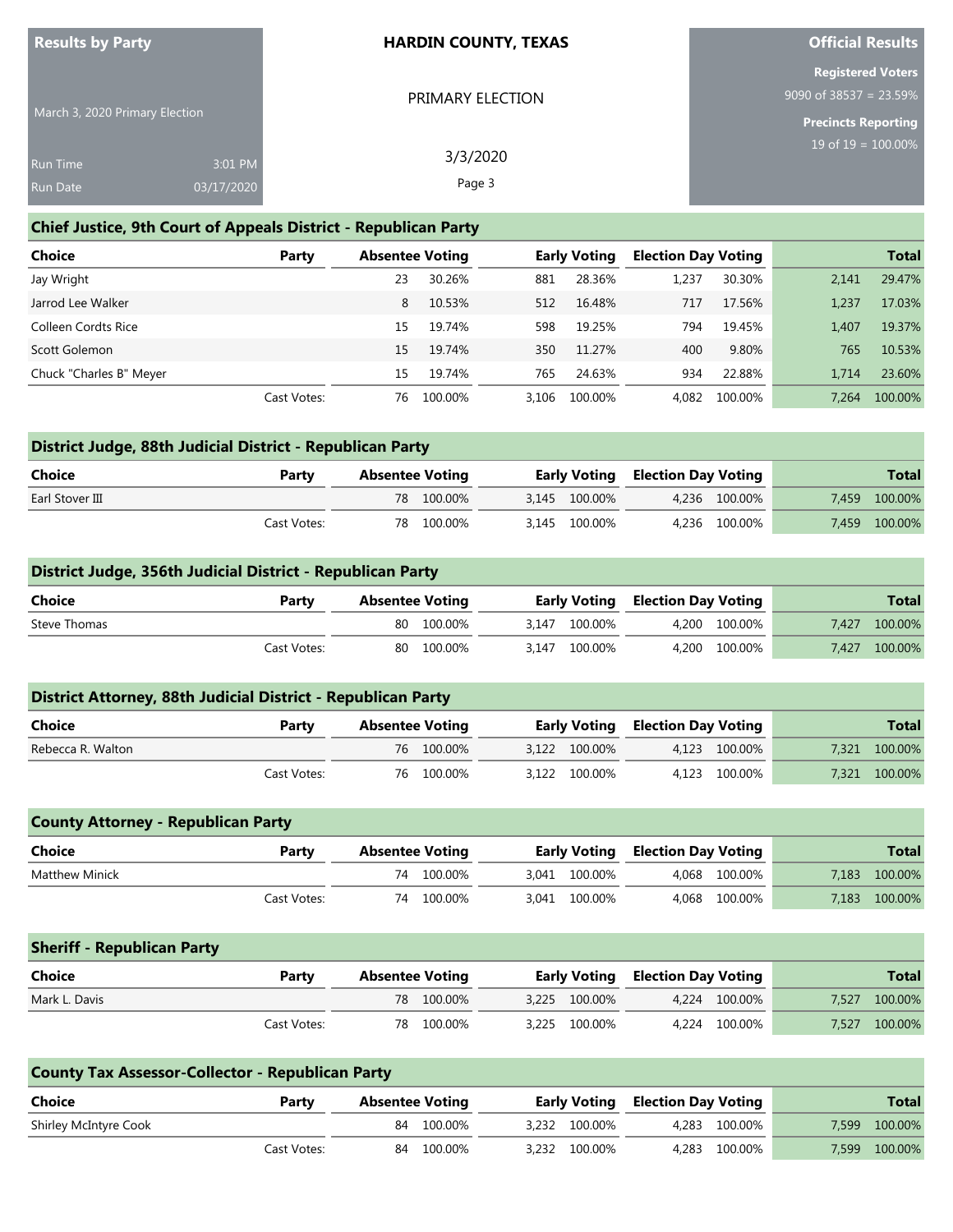#### **HARDIN COUNTY, TEXAS**

PRIMARY ELECTION

3/3/2020 Page 4

March 3, 2020 Primary Election

| Run Time | $3:01$ PM  |
|----------|------------|
| Run Date | 03/17/2020 |

#### **County Commissioner, Precinct 1 - Republican Party**

| Choice                    | Party       | Absentee Voting |            |  |             | <b>Early Voting Election Day Voting</b> |             | <b>Total</b>  |
|---------------------------|-------------|-----------------|------------|--|-------------|-----------------------------------------|-------------|---------------|
| L.W. (Nubbin) Cooper, Jr. |             |                 | 21 100.00% |  | 741 100.00% |                                         | 708 100.00% | 1,470 100.00% |
|                           | Cast Votes: |                 | 21 100.00% |  | 741 100.00% |                                         | 708 100.00% | 1,470 100.00% |

### **County Commissioner, Precinct 3 - Republican Party**

| <b>Choice</b>            | Party       | <b>Absentee Voting</b> |         | <b>Early Voting</b> |         | <b>Election Day Voting</b> |         |       | <b>Total</b> |
|--------------------------|-------------|------------------------|---------|---------------------|---------|----------------------------|---------|-------|--------------|
| Russell L. "Rusty" Trest |             | 13                     | 40.63%  | 314                 | 34.81%  | 453                        | 24.61%  | 780   | 28.11%       |
| Amanda Young             |             | 8                      | 25.00%  | 274                 | 30.38%  | 537                        | 29.17%  | 819   | 29.51%       |
| Robert "Robby" Martin    |             |                        | 3.13%   | 101                 | 11.20%  | 225                        | 12.22%  | 327   | 11.78%       |
| Alan Murphy              |             | 6                      | 18.75%  | 77                  | 8.54%   | 370                        | 20.10%  | 453   | 16.32%       |
| David Overstreet         |             | 4                      | 12.50%  | 136                 | 15.08%  | 256                        | 13.91%  | 396   | 14.27%       |
|                          | Cast Votes: | 32                     | 100.00% | 902                 | 100.00% | 1.841                      | 100.00% | 2.775 | 100.00%      |

### **Justice of the Peace, Precinct No. 4 - Unexpired Term - Republican Party**

| Choice       | Party       | <b>Absentee Voting</b> |            |  |             | <b>Early Voting Election Day Voting</b> |             | <b>Total</b>  |
|--------------|-------------|------------------------|------------|--|-------------|-----------------------------------------|-------------|---------------|
| Mark D. Ames |             |                        | 13 100.00% |  | 440 100.00% |                                         | 749 100.00% | 1,202 100.00% |
|              | Cast Votes: |                        | 13 100.00% |  | 440 100.00% |                                         | 749 100.00% | 1,202 100.00% |

| <b>Constable, Precinct No. 1 - Republican Party</b> |             |    |                        |     |                     |                            |             |     |              |
|-----------------------------------------------------|-------------|----|------------------------|-----|---------------------|----------------------------|-------------|-----|--------------|
| Choice                                              | Party       |    | <b>Absentee Voting</b> |     | <b>Early Voting</b> | <b>Election Day Voting</b> |             |     | <b>Total</b> |
| Carlos Montalvo                                     |             |    | 2 11.76%               | 114 | 23 41%              | 145                        | 37.18%      | 261 | 29.19%       |
| Kenny Davenport                                     |             | 15 | 88.24%                 | 373 | 76.59%              | 245                        | 62.82%      | 633 | 70.81%       |
|                                                     | Cast Votes: | 17 | 100.00%                | 487 | 100.00%             |                            | 390 100.00% | 894 | 100.00%      |

| <b>Constable, Precinct No. 2 - Republican Party</b> |             |                        |           |  |                     |                            |         |       |              |
|-----------------------------------------------------|-------------|------------------------|-----------|--|---------------------|----------------------------|---------|-------|--------------|
| <b>Choice</b>                                       | Party       | <b>Absentee Voting</b> |           |  | <b>Early Voting</b> | <b>Election Day Voting</b> |         |       | <b>Total</b> |
| Ben Hawthorne                                       |             |                        | 8 100.00% |  | 508 100.00%         | 577                        | 100.00% | 1.093 | 100.00%      |
|                                                     | Cast Votes: |                        | 100.00%   |  | 508 100.00%         | 577                        | 100.00% | 1.093 | 100.00%      |

#### **Constable, Precinct No. 3 - Republican Party**

| Choice                 | Party       | <b>Absentee Voting</b> |            |     | <b>Early Voting</b> | <b>Election Day Voting</b> |               |       | <b>Total</b>  |
|------------------------|-------------|------------------------|------------|-----|---------------------|----------------------------|---------------|-------|---------------|
| Robert "Trey" Brothers |             |                        | 5 26.32%   | 477 | 49.79%              | 586                        | 56.95%        | 1.068 | 53.24%        |
| <b>Billy Malone</b>    |             | 14                     | 73.68%     | 481 | 50.21%              | 443                        | 43.05%        | 938   | 46.76%        |
|                        | Cast Votes: |                        | 19 100.00% |     | 958 100.00%         |                            | 1,029 100.00% |       | 2,006 100.00% |

### **Official Results**

**Registered Voters** 9090 of 38537 = 23.59%

**Precincts Reporting**

19 of 19 = 100.00%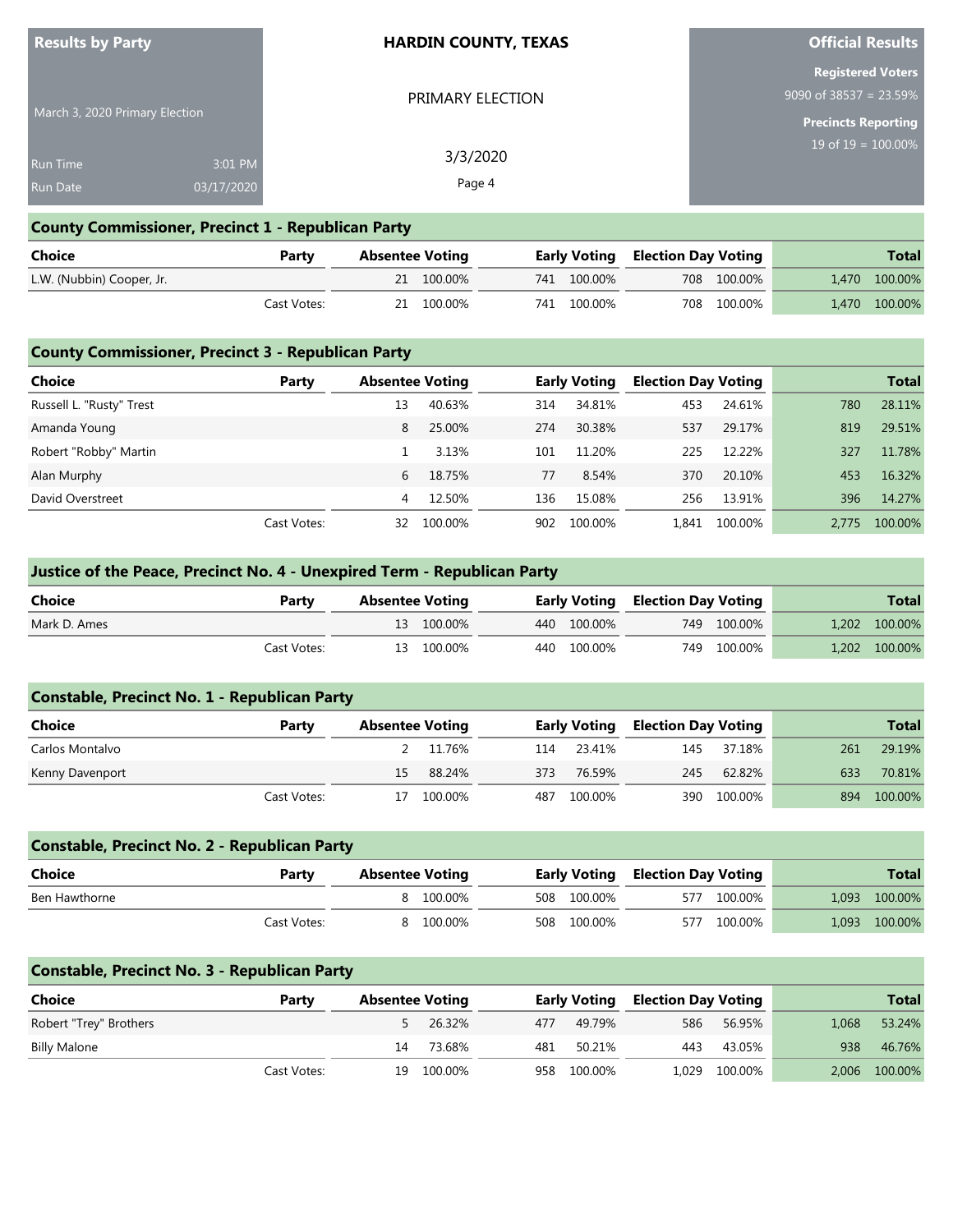| <b>Results by Party</b>        |            | <b>HARDIN COUNTY, TEXAS</b> | <b>Official Results</b>                               |
|--------------------------------|------------|-----------------------------|-------------------------------------------------------|
|                                |            | PRIMARY ELECTION            | <b>Registered Voters</b><br>9090 of $38537 = 23.59\%$ |
| March 3, 2020 Primary Election |            |                             | <b>Precincts Reporting</b>                            |
| <b>Run Time</b>                | 3:01 PM    | 3/3/2020                    | 19 of $19 = 100.00\%$                                 |
| <b>Run Date</b>                | 03/17/2020 | Page 5                      |                                                       |

**College** 

## **Constable, Precinct No. 4 - Republican Party**

| <b>Choice</b>    | Party       | <b>Absentee Voting</b> |            |    | <b>Early Voting</b> | <b>Election Day Voting</b> |             |     | <b>Total</b>  |
|------------------|-------------|------------------------|------------|----|---------------------|----------------------------|-------------|-----|---------------|
| Kory Gerber      |             |                        | $0.00\%$   | 97 | 18.95%              | 184                        | 22.44%      | 281 | 20.89%        |
| Cory D. Jeffcoat |             |                        | 13 100.00% |    | 415 81.05%          | 636                        | 77.56%      |     | 1,064 79.11%  |
|                  | Cast Votes: |                        | 13 100.00% |    | 512 100.00%         |                            | 820 100.00% |     | 1,345 100.00% |

## **Constable, Precinct No. 5 - Republican Party**

| <b>Choice</b> | Party       | Absentee Voting |  | <b>Early Voting Election Day Voting</b> |  | <b>Total</b>  |  |               |
|---------------|-------------|-----------------|--|-----------------------------------------|--|---------------|--|---------------|
| Danny Sullins |             | 24 100.00%      |  | 954 100.00%                             |  | 1.232 100.00% |  | 2,210 100.00% |
|               | Cast Votes: | 24 100.00%      |  | 954 100.00%                             |  | 1.232 100.00% |  | 2.210 100.00% |

| <b>Constable, Precinct No. 6 - Republican Party</b> |             |                        |  |            |                                         |             |  |              |  |
|-----------------------------------------------------|-------------|------------------------|--|------------|-----------------------------------------|-------------|--|--------------|--|
| Choice                                              | Party       | <b>Absentee Voting</b> |  |            | <b>Early Voting Election Day Voting</b> |             |  | <b>Total</b> |  |
| Ross Jordan                                         |             | 6 100.00%              |  | 86 100.00% |                                         | 522 100.00% |  | 614 100.00%  |  |
|                                                     | Cast Votes: | 6 100.00%              |  | 86 100.00% |                                         | 522 100.00% |  | 614 100.00%  |  |

| <b>County Chairman - Republican Party</b> |             |                        |            |  |               |                                         |               |       |              |
|-------------------------------------------|-------------|------------------------|------------|--|---------------|-----------------------------------------|---------------|-------|--------------|
| <b>Choice</b>                             | Party       | <b>Absentee Voting</b> |            |  |               | <b>Early Voting Election Day Voting</b> |               |       | <b>Total</b> |
| Kent Batman                               |             |                        | 77 100.00% |  | 3,003 100.00% |                                         | 4.019 100.00% | 7.099 | 100.00%      |
|                                           | Cast Votes: |                        | 77 100.00% |  | 3,003 100.00% |                                         | 4,019 100.00% | 7.099 | 100.00%      |

| <b>Proposition 1 - Republican Party</b> |             |                        |            |       |               |                                         |               |       |               |  |
|-----------------------------------------|-------------|------------------------|------------|-------|---------------|-----------------------------------------|---------------|-------|---------------|--|
| Choice                                  | Party       | <b>Absentee Voting</b> |            |       |               | <b>Early Voting Election Day Voting</b> |               |       | <b>Total</b>  |  |
| Yes                                     |             | 79                     | 86.81%     | 3,325 | 87.66%        | 4.436                                   | 87.82%        | 7.840 | 87.74%        |  |
| <b>No</b>                               |             | 12                     | 13.19%     |       | 468 12.34%    |                                         | 615 12.18%    | 1.095 | 12.26%        |  |
|                                         | Cast Votes: |                        | 91 100.00% |       | 3,793 100.00% |                                         | 5,051 100.00% |       | 8,935 100.00% |  |

| <b>Proposition 2 - Republican Party</b> |             |                        |            |       |                     |                            |               |       |               |
|-----------------------------------------|-------------|------------------------|------------|-------|---------------------|----------------------------|---------------|-------|---------------|
| <b>Choice</b>                           | Party       | <b>Absentee Voting</b> |            |       | <b>Early Voting</b> | <b>Election Day Voting</b> |               |       | <b>Total</b>  |
| Yes                                     |             | 83                     | 91.21%     | 3.404 | 89.46%              | 4,532                      | 89.74%        | 8.019 | 89.64%        |
| <b>No</b>                               |             |                        | 8.79%      | 401   | 10.54%              | 518                        | 10.26%        | 927   | 10.36%        |
|                                         | Cast Votes: |                        | 91 100.00% |       | 3,805 100.00%       |                            | 5,050 100.00% |       | 8,946 100.00% |

| <b>Proposition 3 - Republican Party</b> |             |                        |            |       |                     |                            |               |       |               |
|-----------------------------------------|-------------|------------------------|------------|-------|---------------------|----------------------------|---------------|-------|---------------|
| Choice                                  | Party       | <b>Absentee Voting</b> |            |       | <b>Early Voting</b> | <b>Election Day Voting</b> |               |       | <b>Total</b>  |
| Yes                                     |             | 89                     | 94.68%     | 3.634 | 96.26%              | 4,855                      | 96.25%        | 8.578 | 96.24%        |
| <b>No</b>                               |             |                        | 5.32%      | 141   | 3.74%               | 189                        | 3.75%         | 335   | 3.76%         |
|                                         | Cast Votes: |                        | 94 100.00% |       | 3,775 100.00%       |                            | 5,044 100.00% |       | 8,913 100.00% |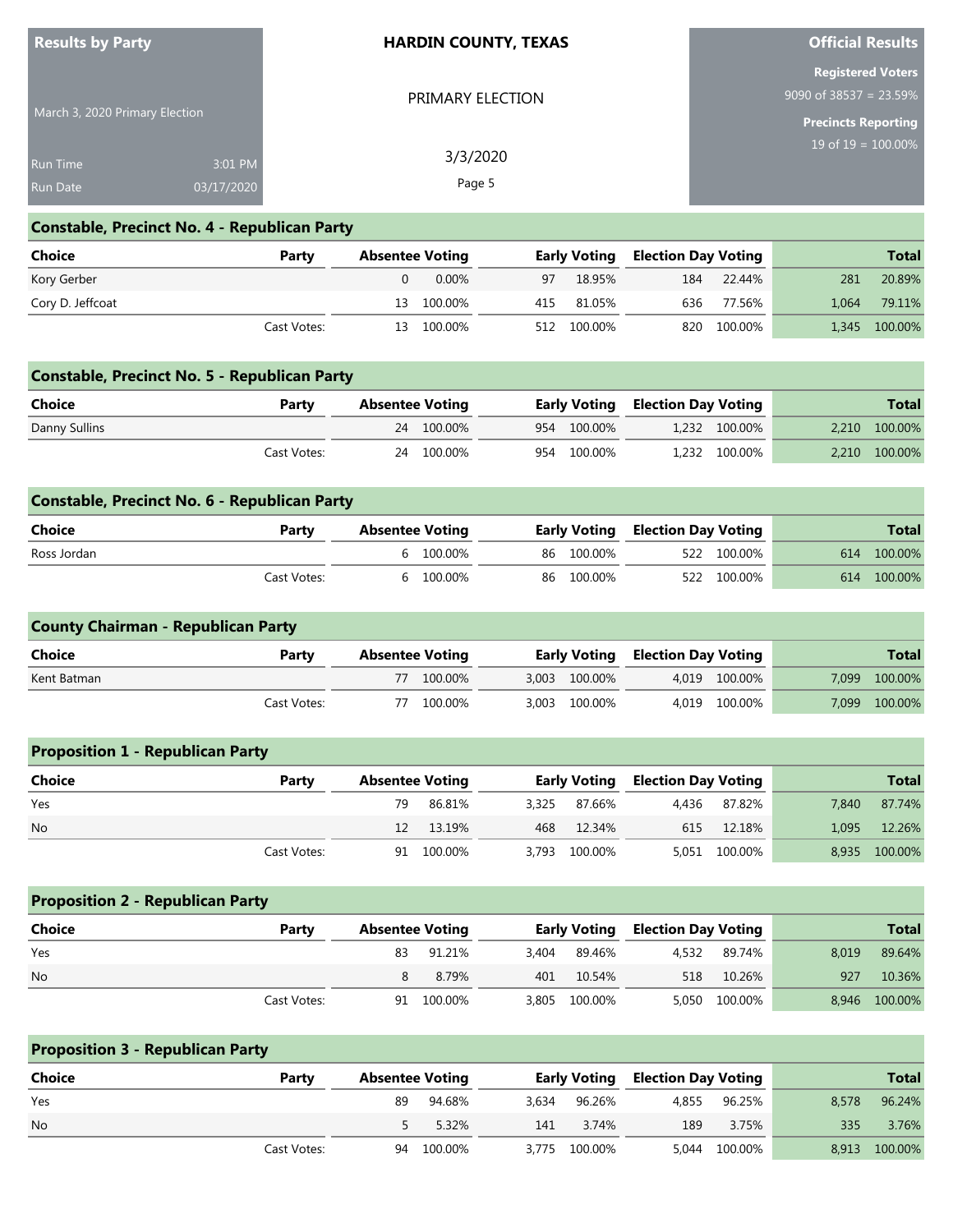| <b>Results by Party</b>            |                       | <b>HARDIN COUNTY, TEXAS</b> | <b>Official Results</b>                                                             |  |  |
|------------------------------------|-----------------------|-----------------------------|-------------------------------------------------------------------------------------|--|--|
| March 3, 2020 Primary Election     |                       | PRIMARY ELECTION            | <b>Registered Voters</b><br>9090 of $38537 = 23.59\%$<br><b>Precincts Reporting</b> |  |  |
| <b>Run Time</b><br><b>Run Date</b> | 3:01 PM<br>03/17/2020 | 3/3/2020<br>Page 6          | $19$ of $19 = 100.00\%$                                                             |  |  |

## **Proposition 4 - Republican Party**

| <b>Choice</b> | Party       | <b>Absentee Voting</b> |    |               | <b>Early Voting Election Day Voting</b> |               |       | <b>Total</b>  |
|---------------|-------------|------------------------|----|---------------|-----------------------------------------|---------------|-------|---------------|
| Yes           |             | 94 100.00%             |    | 3.734 98.03%  |                                         | 4.942 97.48%  | 8.770 | 97.74%        |
| <b>No</b>     |             | 0.00%                  | 75 | 1.97%         | 128                                     | 2.52%         | 203   | 2.26%         |
|               | Cast Votes: | 94 100.00%             |    | 3,809 100.00% |                                         | 5,070 100.00% |       | 8,973 100.00% |

| <b>Proposition 5 - Republican Party</b> |             |                        |            |       |                     |       |                            |       |              |
|-----------------------------------------|-------------|------------------------|------------|-------|---------------------|-------|----------------------------|-------|--------------|
| <b>Choice</b>                           | Party       | <b>Absentee Voting</b> |            |       | <b>Early Voting</b> |       | <b>Election Day Voting</b> |       | <b>Total</b> |
| Yes                                     |             | 86                     | 92.47%     | 3.510 | 92.83%              | 4.760 | 94.09%                     | 8.356 | 93.54%       |
| <b>No</b>                               |             |                        | 7.53%      | 271   | 7.17%               | 299   | 5.91%                      | 577   | 6.46%        |
|                                         | Cast Votes: |                        | 93 100.00% | 3.781 | 100.00%             | 5,059 | 100.00%                    | 8.933 | 100.00%      |

| <b>Proposition 6 - Republican Party</b> |             |                        |         |       |                     |       |                            |       |              |
|-----------------------------------------|-------------|------------------------|---------|-------|---------------------|-------|----------------------------|-------|--------------|
| Choice                                  | Party       | <b>Absentee Voting</b> |         |       | <b>Early Voting</b> |       | <b>Election Day Voting</b> |       | <b>Total</b> |
| Yes                                     |             | 91                     | 96.81%  | 3.661 | 96.70%              | 4.925 | 97.01%                     | 8.677 | 96.87%       |
| <b>No</b>                               |             |                        | 3.19%   | 125   | 3.30%               | 152   | 2.99%                      | 280   | 3.13%        |
|                                         | Cast Votes: | 94                     | 100.00% |       | 3,786 100.00%       | 5,077 | 100.00%                    | 8,957 | 100.00%      |

| <b>Proposition 7 - Republican Party</b> |             |                        |       |                     |       |                            |       |              |
|-----------------------------------------|-------------|------------------------|-------|---------------------|-------|----------------------------|-------|--------------|
| Choice                                  | Party       | <b>Absentee Voting</b> |       | <b>Early Voting</b> |       | <b>Election Day Voting</b> |       | <b>Total</b> |
| Yes                                     |             | 93 100.00%             | 3.782 | 99.40%              | 5.041 | 99.21%                     | 8.916 | 99.30%       |
| <b>No</b>                               |             | $0.00\%$               | 23    | 0.60%               | 40    | 0.79%                      | 63    | 0.70%        |
|                                         | Cast Votes: | 93 100.00%             |       | 3,805 100.00%       |       | 5,081 100.00%              | 8,979 | 100.00%      |

| <b>Proposition 8 - Republican Party</b> |             |                        |            |       |                     |       |                            |       |              |  |  |  |  |  |
|-----------------------------------------|-------------|------------------------|------------|-------|---------------------|-------|----------------------------|-------|--------------|--|--|--|--|--|
| <b>Choice</b>                           | Party       | <b>Absentee Voting</b> |            |       | <b>Early Voting</b> |       | <b>Election Day Voting</b> |       | <b>Total</b> |  |  |  |  |  |
| Yes                                     |             |                        | 93 100.00% | 3.791 | 99.42%              | 5.046 | 99.31%                     | 8.930 | 99.37%       |  |  |  |  |  |
| <b>No</b>                               |             | 0                      | 0.00%      | 22    | 0.58%               | 35    | 0.69%                      |       | 0.63%        |  |  |  |  |  |
|                                         | Cast Votes: |                        | 93 100.00% |       | 3,813 100.00%       |       | 5,081 100.00%              | 8.987 | 100.00%      |  |  |  |  |  |

| <b>Proposition 9 - Republican Party</b> |             |    |                        |       |                     |       |                            |       |              |  |  |  |  |
|-----------------------------------------|-------------|----|------------------------|-------|---------------------|-------|----------------------------|-------|--------------|--|--|--|--|
| <b>Choice</b>                           | Party       |    | <b>Absentee Voting</b> |       | <b>Early Voting</b> |       | <b>Election Day Voting</b> |       | <b>Total</b> |  |  |  |  |
| Yes                                     |             | 93 | 98.94%                 | 3.607 | 95.07%              | 4,808 | 95.23%                     | 8.508 | 95.20%       |  |  |  |  |
| <b>No</b>                               |             |    | 1.06%                  | 187   | 4.93%               | 241   | 4.77%                      | 429   | 4.80%        |  |  |  |  |
|                                         | Cast Votes: |    | 94 100.00%             | 3.794 | 100.00%             |       | 5,049 100.00%              | 8,937 | 100.00%      |  |  |  |  |